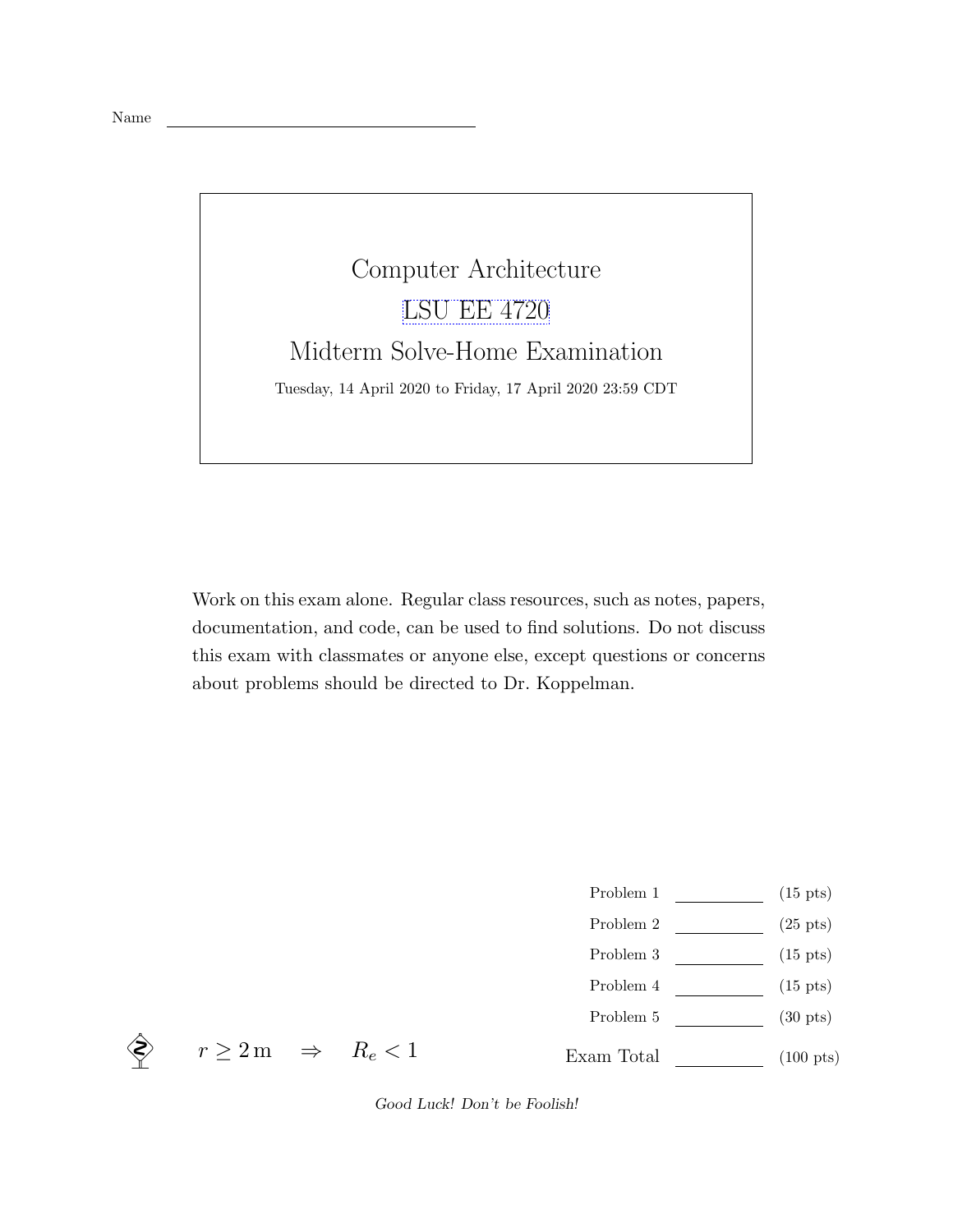Problem 1: [15 pts] The pipeline below is a slightly lower cost version of the bypassed MIPS implementation that we've been using. The cost saving is achieved by not allowing an instruction to use a bypassed value from both the ME and WB stage, the value must come from one stage or the other. Select inputs are shown for three of the re-done EX stage multiplexors, they are labeled A, B, and C. For this problem assume that they are connected to properly designed control logic.



(a) Show the values on the labeled select signals for an execution of the code below for those cycles in which an instruction below is in the EX stage. If the value on a select signal does not matter, show an X.

Show values of  $A$ ,  $B$ , and  $C$  for when EX occupied by code below.  $\Box$  Use X if value does not matter, blank when no insn in EX.

| #      | Cycle<br>add r1, r2, r3        | 0<br>IF  | 1<br>ID | $\overline{2}$<br>EX | 3<br>ME  | 4<br>WB  | 5        | 6  |
|--------|--------------------------------|----------|---------|----------------------|----------|----------|----------|----|
|        | sub r4, r5, r1<br>sw r6, 8(r1) |          | ΙF      | ID<br>IF             | EX<br>ID | МE<br>EX | WB<br>ME | WB |
| #<br>A | Cycle                          | 0        | 1       | 2                    | 3        | 4        | 5        | 6  |
| B      |                                |          |         |                      |          |          |          |    |
| C<br># | Cycle                          | $\Omega$ | 1       | $\overline{2}$       | 3        | 4        | 5        | 6  |

(b) Show a code fragment that would stall on the implementation above but would not stall on our usual bypassed MIPS (which appears in Problem 3).

Code fragment that stalls on this implementation, but not our usual 5-stage MIPS.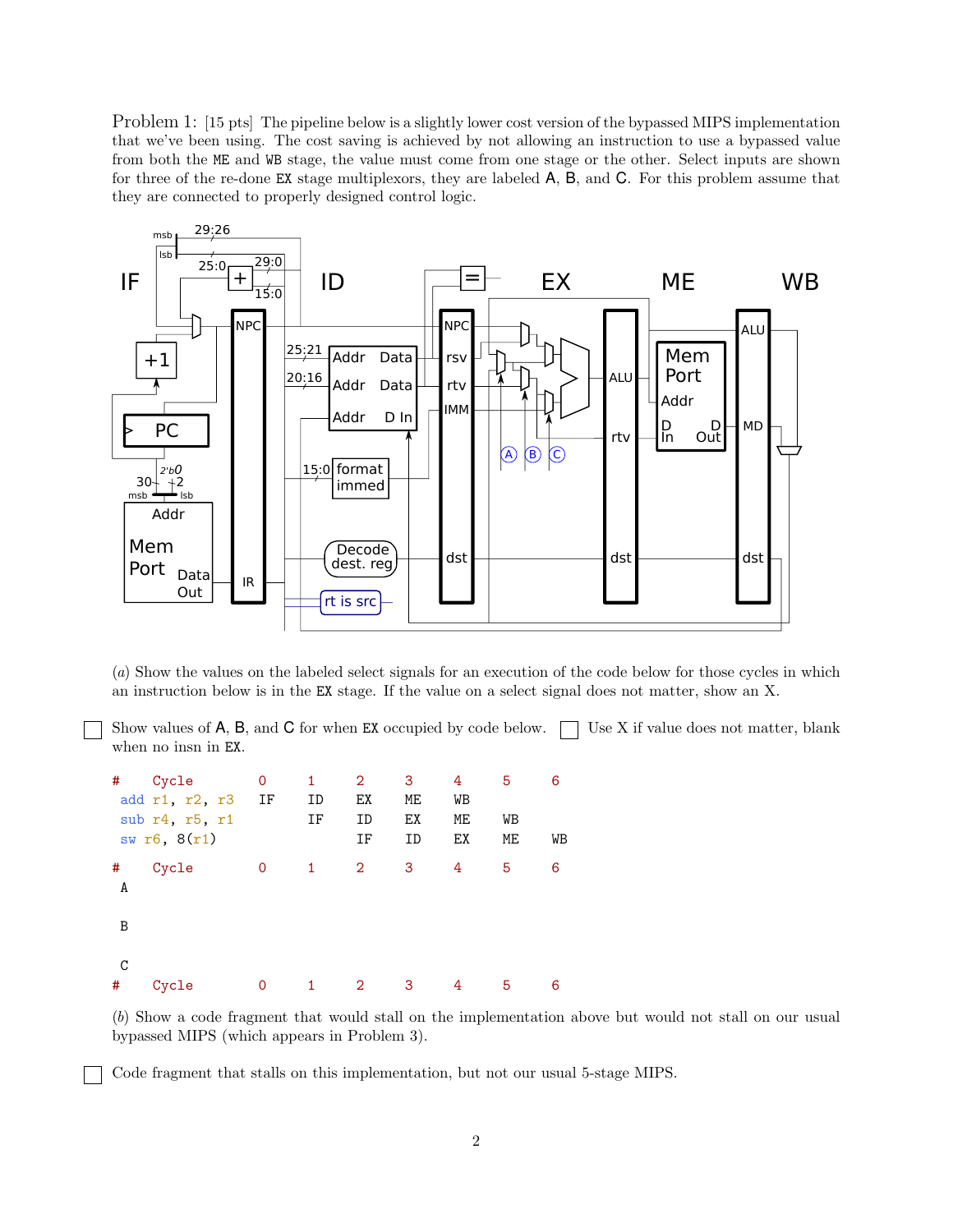Problem 2: [25 pts] Appearing below is the lower-cost MIPS implementation from the previous problem. Design the control logic specified below. The output of  $rt$  is  $\frac{1}{st}$  is 1 if the  $rt$  field of the instruction specifies a source value, as it does in most type R but only a few type I, such as sw. The Inkscape SVG source for the image below can be found at <https://www.ece.lsu.edu/ee4720/2020/mt-p1.svg>.

Design control logic for the labeled multiplexor select signals, A, B, and C.

Design control logic to generate a stall signal when a bypass would have been from both ME and WB.

Pay attention to the usual stuff:  $\Box$  Cost and critical path.  $\Box$  The stage that instructions are in when the select signals are computed and the stage in which they are used.

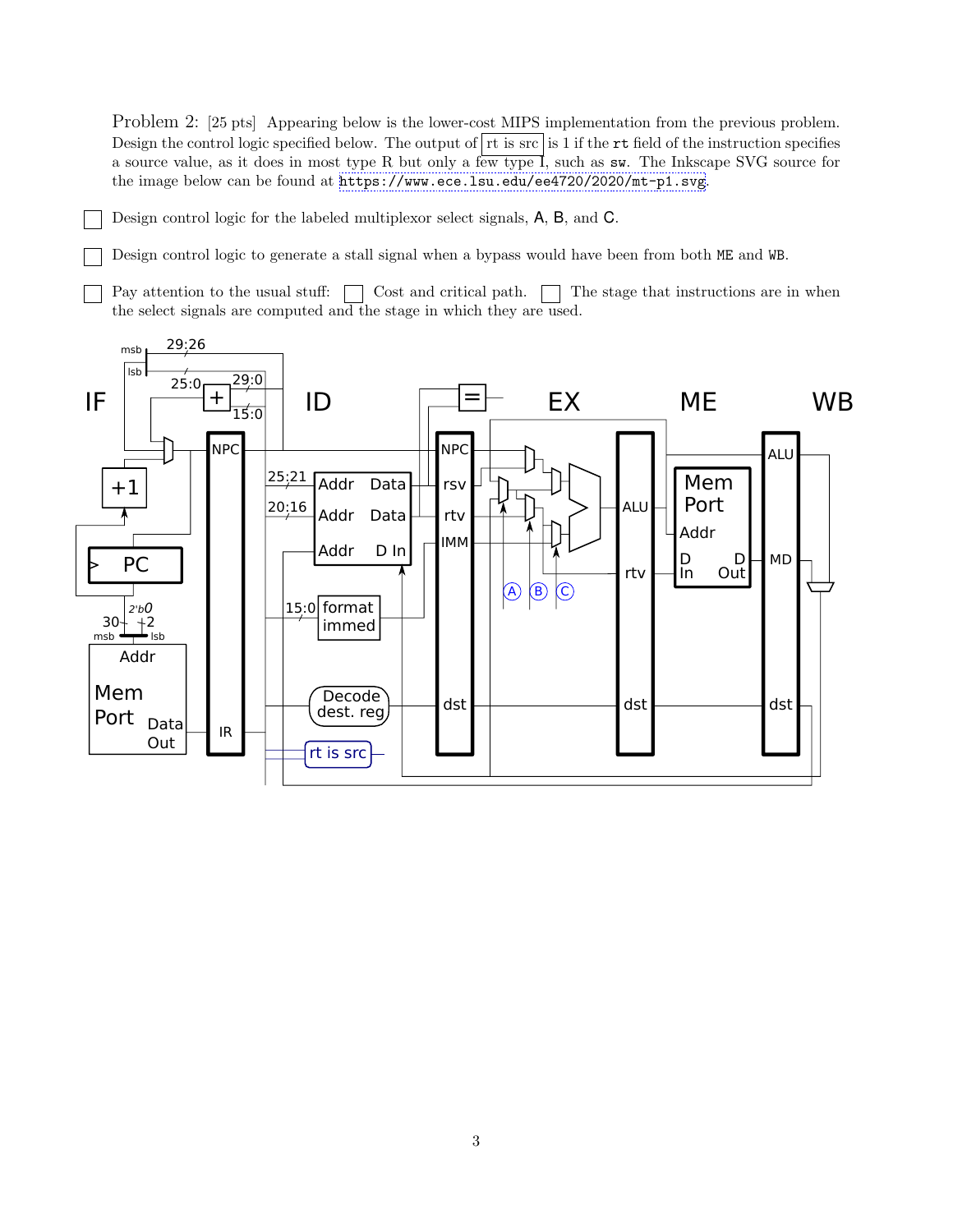

Problem 3: [15 pts] Show the execution of the code fragment below on the illustrated implementation.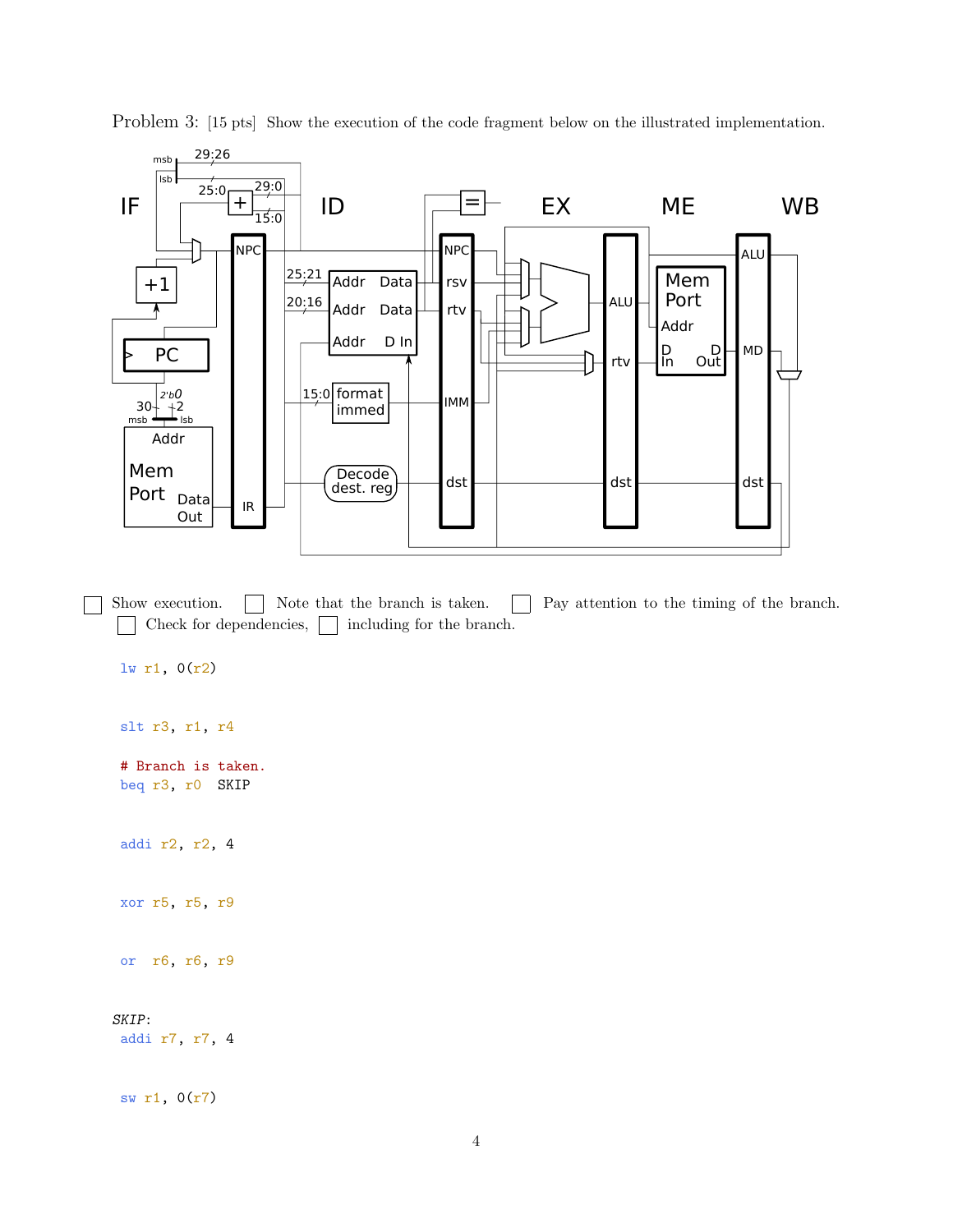Problem 4: [15 pts] The code fragment below runs inefficiently. Modify the code so that it runs faster on the implementation below. Instructions can be re-arranged, changed, or removed, and registers can be changed. Don't forget that the modified needs to do the same thing as the original code.



Re-write code so that it is faster but, of course, does the same thing as the original.

```
LOOP:
lw r1, 0(r2)
andi r1, r1, 0xff
addi r2, r2, 4
lw r3, 0(r2)
srl r3, r3, 24
add r9, r9, r1
add r9, r9, r3
addi r2, r2, 4
sub r8, r2, r11
bne r8, r0 LOOP
nop
```
 $\overline{\phantom{0}}$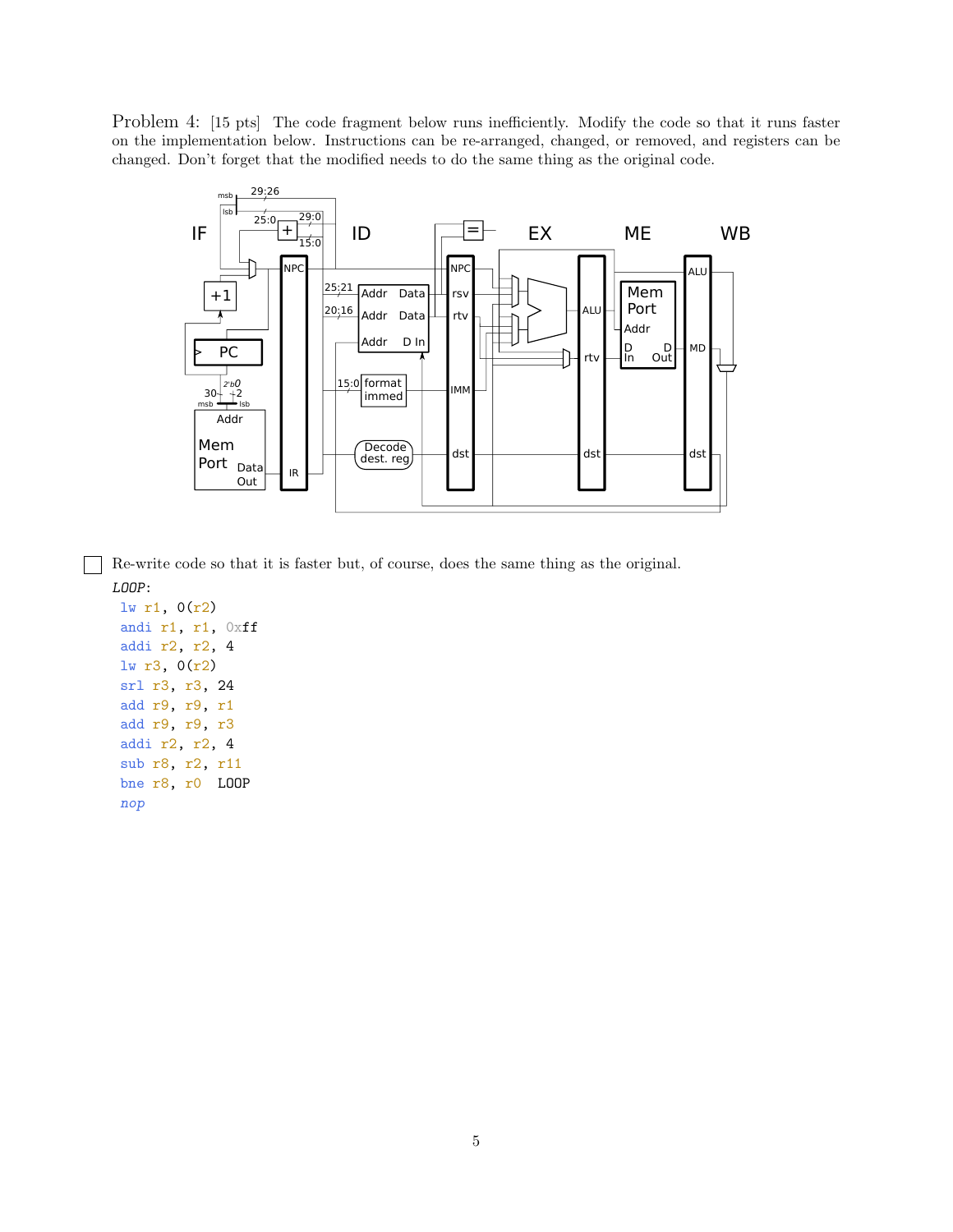Problem 5: [30 pts] Answer each question below.

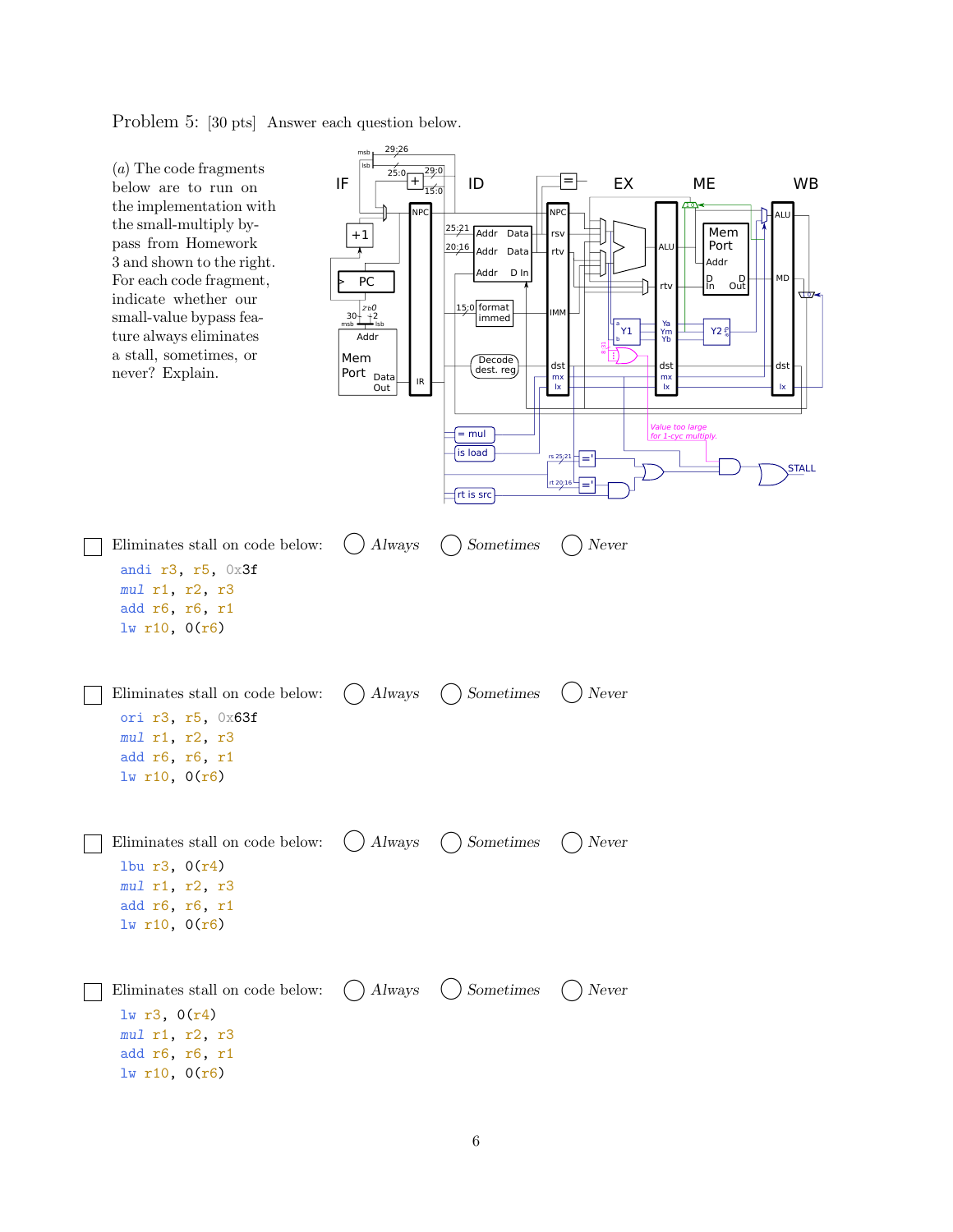| (b) In typical practice a company decides upon an ISA, and then makes multiple implementations of that<br>ISA. Let $H_I$ and $L_I$ be two implementations of ISA I, $H_I$ is a high-end system and $L_I$ is low-cost. Let ISA<br>$E$ (for expensive) be an ISA designed for high-end systems, and ISA $C$ (for cheap) be an ISA designed for<br>low-cost systems, and let $H_E$ and $L_C$ be their implementations. All three ISAs and all four implementations<br>were designed by skilled engineers with lots of resources. |
|-------------------------------------------------------------------------------------------------------------------------------------------------------------------------------------------------------------------------------------------------------------------------------------------------------------------------------------------------------------------------------------------------------------------------------------------------------------------------------------------------------------------------------|
| Why might $H_E$ be better than $H_I$ and why might $L_C$ be better than $L_I$ ? The same reason should apply to<br>both. The answer is related to the ISAs used for the implementations.                                                                                                                                                                                                                                                                                                                                      |
| Even if $L_C$ is better than $L_I$ , why might a user still choose $L_I$ ?                                                                                                                                                                                                                                                                                                                                                                                                                                                    |
| (c) Consider the preparation of a set of SPECcpu results. For each item below indicate who is responsible,<br>SPEC (the organization) or the tester. Also indicate what would be the problem if it were the other way<br>around. For example, if you answered that SPEC chooses the benchmarks, then explain the disadvantage of<br>having the tester choose the benchmarks.                                                                                                                                                  |
| SPEC or<br>Choose the benchmarks:<br>The Tester                                                                                                                                                                                                                                                                                                                                                                                                                                                                               |
| Problem if it were the other way around:                                                                                                                                                                                                                                                                                                                                                                                                                                                                                      |
| $SPEC\;$ or<br>The Tester<br>Choose the benchmark input data:                                                                                                                                                                                                                                                                                                                                                                                                                                                                 |
| Problem if it were the other way around:                                                                                                                                                                                                                                                                                                                                                                                                                                                                                      |
| SPEC or<br>Choose the benchmark training data:<br>The Tester                                                                                                                                                                                                                                                                                                                                                                                                                                                                  |
| Problem if it were the other way around:                                                                                                                                                                                                                                                                                                                                                                                                                                                                                      |
| $\bigcap$ SPEC or $($<br>The Tester<br>Choose the compiler:                                                                                                                                                                                                                                                                                                                                                                                                                                                                   |
| Problem if it were the other way around:                                                                                                                                                                                                                                                                                                                                                                                                                                                                                      |
| $SPEC$ or $( )$<br>The Tester<br>Choose the compiler optimization flags:                                                                                                                                                                                                                                                                                                                                                                                                                                                      |
| Problem if it were the other way around:                                                                                                                                                                                                                                                                                                                                                                                                                                                                                      |